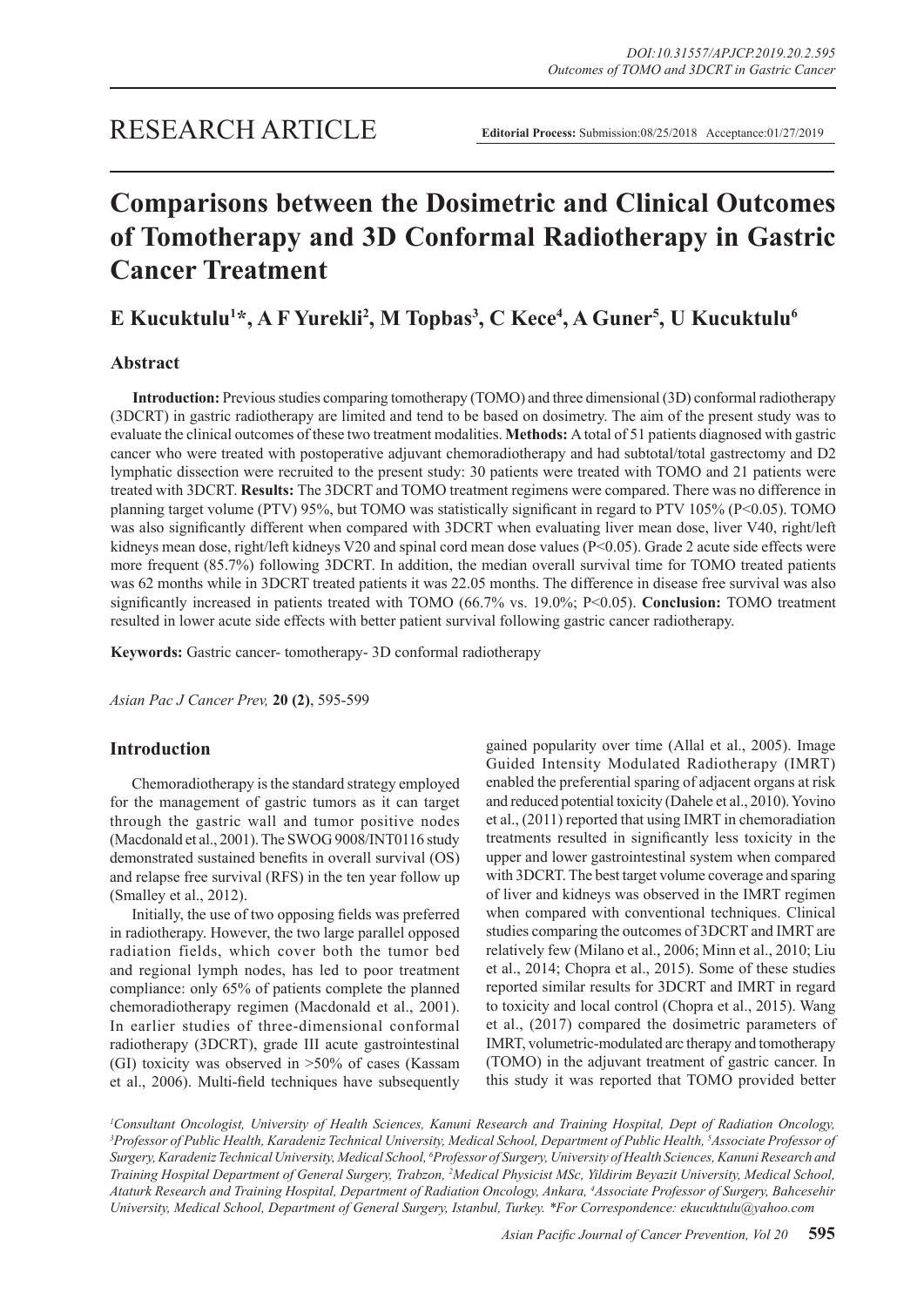#### *E Kucuktulu et al*

dose conformity and homogeneity and dose sparing of the bowel, bone marrow, kidneys and liver.

In the present study, the effects of TOMO on patient survival were evaluated as TOMO has been observed to provide better target volume coverage, thereby enabling superior local control. The present study also retrospectively reports that TOMO decreased the occurrence of side effects, thereby reducing the number of treatment gaps required in chemotherapy and radiotherapy regimes for gastric cancer treatment.

## **Materials and Methods**

#### *Patients and methods*

Between July 2009 and July 2016, patients diagnosed with gastric cancer were treated at Kanuni Training and Research Hospital, I. Lale Atahan Radiation Oncology Clinic (Trabzon, Turkey) with regimens of postoperative adjuvant chemoradiotherapy. The present study retrospectively evaluated 51 gastric cancer patients who were stage IB/IIIC and had subtotal/total gastrectomy and D2 lymphatic dissection (Table 1). Stage IB (T2N0) patients (n=3) received radiotherapy as tumor proximity was close to the surgical margins.

In all patients, a total dose of 4,500 cGy in 180 cGy fractions of radiotherapy was administered 5 days a week for 5 weeks. On the first and last 4 days of radiotherapy treatment, 5-Floutouracil (5-FU; 425 mg/m<sup>2</sup> ) and Folinic acid (20 mg/m2 ) intravenous bolus were given to all patients.

Once written informed consent was obtained, patients were placed in a supine position with wing board immobilization. All computed tomography (CT) evaluations were carried out using a Biograph True Point PET and Siemens CT Simulator with a 3 mm slice thickness. In all patients, CT scans were performed between the 6th cervical vertebra and the 5th lumbar vertebra.

The delineation of the clinical target volume (CTV), developed by Tepper and Gunderson, was based on the location and extent of the primary tumor (T category) and the location and extent of known nodal involvement (N category) (Tepper and Gunderson, 2002).

In 30 patients, TOMO was employed using Hi-Art Tomotherapy and in 21 patients the 3DCRT technique was applied using the Electa Synergy Platform Linear Accelerator. These 2 groups were compared for the following parameters: Liver mean dose, liver percentage of the volume receiving a dose of  $> 40$  Gy, right/left kidneys mean dose, right/left kidneys percentage of the volume receiving a dose of  $> 20$  Gy, spinal cord mean dose, planning target volume (PTV) 95% and PTV 105%.

3DCRT was carried out using the Precise Plan Release 2.16-28.76 treatment planning system; a 3 field planning technique was applied. In order to keep kidney dose at a minimum, optimal values were given to the collimator: 1 anterior and 2 lateral fields at the liver site were used. The photon beam doses were calculated using the pencil-beam algorithm.

Three major factors were taken into consideration for the TOMO planning system: Field width, pitch and modulation factor. In the present study, the field width, pitch and modulation factor were 2.5 cm, 0.287 and 2.2, respectively.

As described in the International Commission on Radiation Units and Measurements 50 and 62 reports, in each treatment plan the present study evaluated the PTV 95% (42.75 Gy) and 105% (47.25 Gy) prescribed doses.

The radiotherapies of the patients in this study have been completed between June 2009 to April 2016. In this time period there was no upgrade to the radiotherapy systems except software upgrades. We treated all patients in the same center with identical treatment protocols.

The acute and late side effects during therapy and the follow-up period were evaluated with Common Toxicity Criteria Version 4.

All statistical analyses was performed using SPSS (SPSS, Inc., Chicago, IL, USA; licensed for Karadeniz Technical University). For statistical analysis, the Shapiro-Wilk, Mann-Whitney U, Student's t-test and Chi-squared tests were used. P<0.05 were considered to indicate a statistically significant difference. Cox regression analyses were carried out for determining the factors effective on prognosis.

## **Results**

When the 3DCRT and TOMO treatment regimens were compared, there was no significant difference in PTV 95%. However, TOMO was significantly lower for PTV 105% values (P<0.05); PTV 105% values were higher in those treated with 3DCRT (mean, 37.14).

When comparing the liver mean dose, liver percentage of the volume receiving a dose of >40 Gy, right/left kidneys mean dose, right/left kidneys percentage of the volume receiving a dose of >20 Gy and spinal cord

Table 1. 51 Gastric Cancer Patients Who were Stage IB/IIIC and had Subtotal/Total Gastrectomy and D2 Lymphatic Dissection

|                      | 3DCRT    | <b>TOMO</b> |
|----------------------|----------|-------------|
|                      | $n$ (%)  | $n$ (%)     |
| Median               | 55       | 58          |
| Surgery type         |          |             |
| Subtotal gastrectomy | 7(33.3)  | 15(50.0)    |
| Total gastrectomy    | 14(66.6) | 15(50.0)    |
| Stage (AJCC 7th)     |          |             |
| IB                   | 1(4.8)   | 2(6.7)      |
| <b>IIA</b>           | 3(14.3)  | 3(10.0)     |
| <b>IIB</b>           | 3(14.3)  | 3(10.0)     |
| <b>IIIA</b>          | 4(19.0)  | 2(6.7)      |
| <b>IIIB</b>          | 7(33.3)  | 9(30.0)     |
| ШC                   | 3(14.3)  | 11(36.7)    |
| Histology            |          |             |
| Adenocarcinoma       | 11(52.4) | 23(76.7)    |
| Signet ring cell     | 10(47.6) | 6(20.0)     |
| Other                | 0(0)     | 1(3,3)      |

3DCRT, 3 Dimensional conformal radiotherapy; TOMO, Tomotherapy; AJCC, American joint committee of cancer.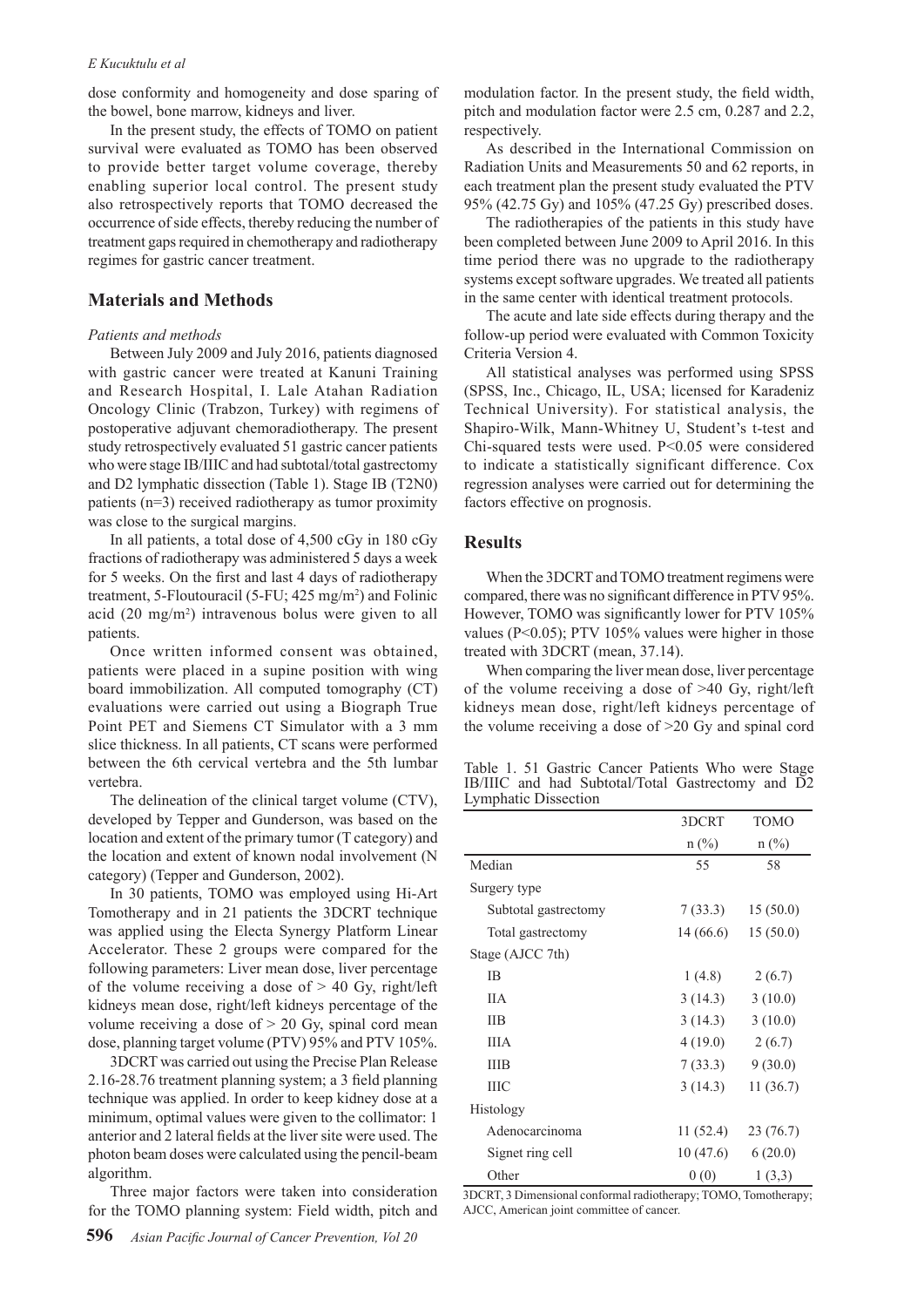Table 2. Comparing OAR Doses of TOMO and 3DCRT Treatments

|                     |       | Tomotherapy       | 3DCRT |                   |                |  |
|---------------------|-------|-------------------|-------|-------------------|----------------|--|
|                     | Mean  | Std.<br>Deviation | Mean  | Std.<br>Deviation | P              |  |
| <b>PTV 95%</b>      | 99.73 | 0.64              | 99.62 | 0.74              | $0.534*$       |  |
| PTV 105%            | 0.68  | 0.98              | 37.14 | 10.91             | $< 0.001*$     |  |
| Liver Mean          | 15.98 | 3.76              | 22.35 | 6.43              | $\leq 0.001**$ |  |
| Liver $>$ V40       | 6.83  | 3.01              | 19.52 | 5.88              | $< 0.001*$     |  |
| R-Kidney<br>Mean    | 6.54  | 2.71              | 10.71 | 3.08              | $<0.001**$     |  |
| R-Kidney<br>>V20    | 3.4   | 3.82              | 15.26 | 6.26              | $< 0.001*$     |  |
| L-Kidney<br>Mean    | 7.9   | 2.36              | 17.03 | 6.27              | $\leq 0.001**$ |  |
| L-Kidney<br>$>$ V20 | 7.53  | 5.09              | 30.67 | 15.28             | $< 0.001*$     |  |
| Spinal<br>Cord Mean | 11.97 | 5.07              | 30.15 | 9.75              | $\leq 0.001**$ |  |

\*, Mann Whitney U test; \*\*, Student t test; 3DCRT, 3 Dimentional conformal radiotherapy; TOMO, Tomotherapy.

mean dose values, TOMO and 3DCRT treatments were significantly different, with TOMO producing the most beneficial results (P<0.05; Table 2).



Figure 1. The Median Overall Survival Time for TOMO Treated Patients and 3DCRT Treated Patients

| Table 4. Acute and Late Side Effects |  |  |  |
|--------------------------------------|--|--|--|
|                                      |  |  |  |

| Table 3. Comparing Status of Patients, Stages, Acute and |  |
|----------------------------------------------------------|--|
| Late Effects of TOMO and 3DCRT Treatments                |  |

| <b>LITCORY</b>   |                | <b>TOIMO AIM SPOKT</b><br>Tomotherapy |                | Treathforms<br>3DCRT |           |
|------------------|----------------|---------------------------------------|----------------|----------------------|-----------|
|                  | $\mathbf n$    | $\frac{0}{0}$                         | $\mathbf n$    | $\frac{0}{0}$        | P         |
| Stage            |                |                                       |                |                      |           |
| IB               | $\overline{2}$ | 6.7                                   | 1              | 4.8                  | $\ast$    |
| <b>IIA</b>       | $\mathfrak{Z}$ | 10                                    | 3              | 14.3                 |           |
| <b>IIB</b>       | 3              | 10                                    | 3              | 14.3                 |           |
| <b>IIIA</b>      | $\overline{2}$ | 6.7                                   | $\overline{4}$ | 19                   |           |
| <b>IIIB</b>      | 9              | 30                                    | 7              | 33.3                 |           |
| <b>IIIC</b>      | 11             | 36.7                                  | 3              | 14.3                 |           |
| <b>Status</b>    |                |                                       |                |                      |           |
| Live             | 20             | 66.7                                  | $\overline{4}$ | 19                   | 0.001     |
| Ex               | 10             | 33.3                                  | 17             | 81                   |           |
| Acut side effect |                |                                       |                |                      |           |
| No               | 25             | 83.3                                  | $\mathbf{0}$   | $\overline{0}$       | < 0.001   |
| Yes              | 5              | 16.7                                  | 21             | 100                  |           |
| Late side effect |                |                                       |                |                      |           |
| N <sub>0</sub>   | 26             | 86.7                                  | 17             | 81                   | $0.702**$ |
| Yes              | $\overline{4}$ | 13.3                                  | 4              | 19                   |           |
| Surgical type    |                |                                       |                |                      |           |
| 1                | 15             | 50                                    | 7              | 33.3                 | 0.371     |
| 2                | 15             | 50                                    | 14             | 66.7                 |           |

\*, invalid chi-square value; \*\*, Fisher's exact test.

When evaluating the patients according to Common Toxicity Criteria Version 4, grade 2 acute side effects were more frequent (85.7%) in patients treated with 3DCRT. While grade 3 side effects were not observed in those treated with TOMO; however, they were identified in 9.5% of 3DCRT treated patients. In addition, late side effects were observed in 13.3% and 19.0% of patients treated with TOMO and 3DCRT, respectively; there was no significant differences in the incidence of late side effects (P>0.05; Table 3).

The median overall survival time for TOMO treated patients was 62 months while in 3DCRT treated patients it was 22.05 months. The difference in disease free survival was significantly increased in patients treated with TOMO (66.7% vs. 19.0%; P<0.05; Figure 1) (Table 4).

|        |                   | B       | <b>SE</b> | Wald     | p     | <b>OR</b> |       | $95.0\%$ CI for $Exp(B)$ |  |
|--------|-------------------|---------|-----------|----------|-------|-----------|-------|--------------------------|--|
|        |                   |         |           |          |       |           | Lower | Upper                    |  |
| Step 1 | Late Side Effect  | 1.45    | 0.64      | 5.1      | 0.024 | 4.25      | 1.21  | 14.9                     |  |
|        | Tomo vs 3DCRT     | 3.86    | 1.37      | 7.9      | 0.005 | 47.61     | 3.22  | 704.09                   |  |
|        | Acute Side Effect | $-0.04$ | 0.67      | $\theta$ | 0.955 | 0.96      | 0.26  | 3.57                     |  |
|        | Surgical type     | 0.59    | 0.52      | 1.29     | 0.256 | 1.8       | 0.65  | 4.96                     |  |
| Step 2 | Late Side Effect  | 1.45    | 0.64      | 5.22     | 0.022 | 4.27      | 1.23  | 14.82                    |  |
|        | Tomo vs 3DCRT     | 3.9     | 1.23      | 10.07    | 0.002 | 49.3      | 4.44  | 547.41                   |  |
|        | Surgical type     | 0.58    | 0.51      | 1.3      | 0.254 | 1.79      | 0.66  | 4.87                     |  |
| Step 3 | Late Side Effect  | 1.27    | 0.6       | 4.52     | 0.034 | 3.56      | 1.1   | 11.5                     |  |
|        | Tomo vs 3DCRT     | 3.48    | 1.13      | 9.46     | 0.002 | 32.41     | 3.53  | 297.42                   |  |

Backward LR Cox Regression Analysis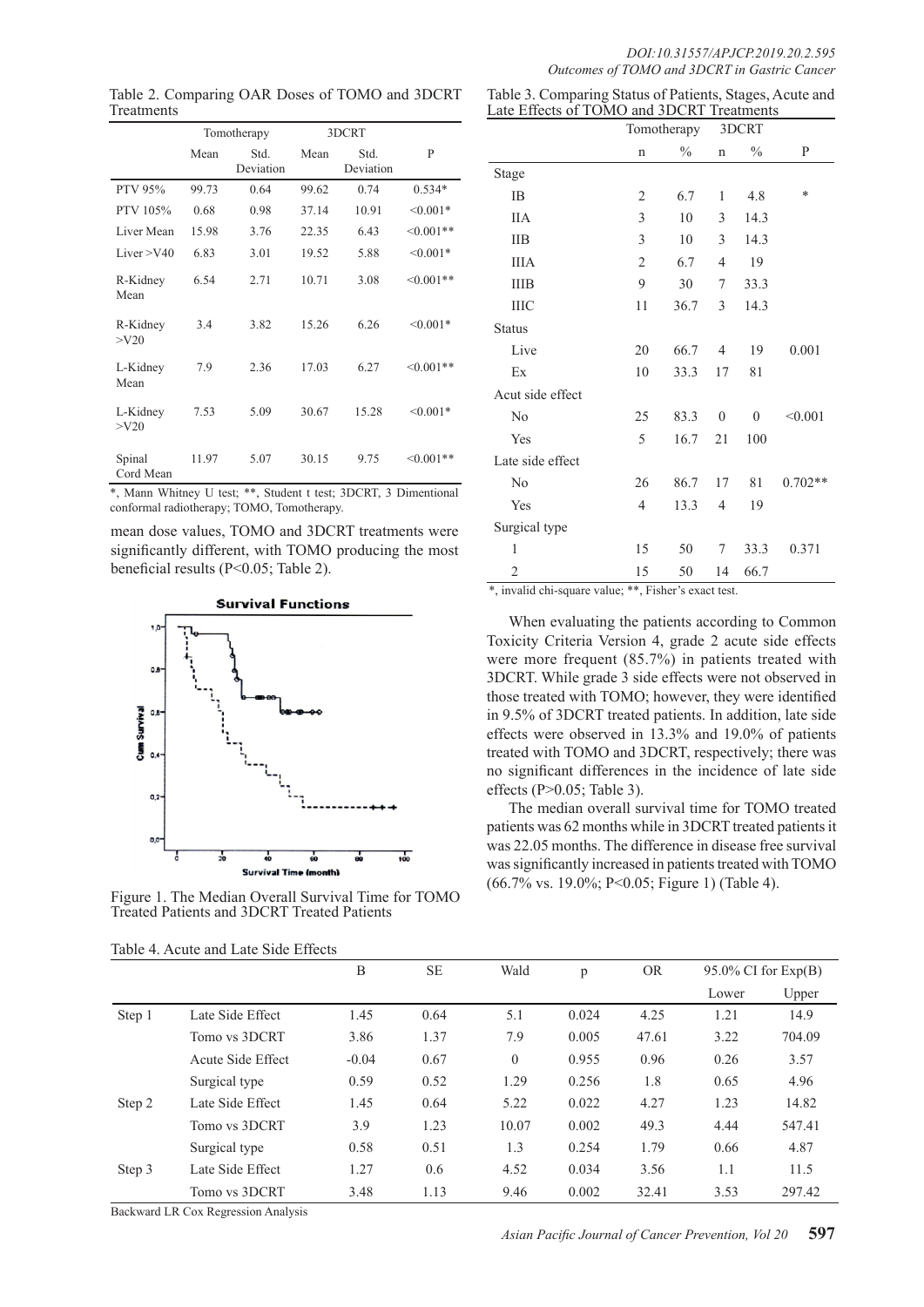### **Discussion**

In TOMO, a type of IMRT technique, radiation delivery is provided by a rotating gantry around the patient and is most commonly used in gastric cancer radiotherapy. TOMO provides superior dose conformity and homogeneity and dose sparing of the liver and kidneys (Wang et al., 2017). Although dosimetric studies comparing the clinical effectiveness of IMRT and 3DCRT have been reported previously, there have not been any clinical studies demonstrating the benefits of using the TOMO treatment system over 3DCRT and IMRT.

The two large parallel-opposed radiation fields technique has been reported to be associated with severe hematologic and GI toxicities. The incidences of grade 3 or higher hematologic and GI toxicities have been reported to be 54% and 33%, respectively (Macdonald et al., 2001). The high incidences of acute GI and hematologic adverse events often result in gaps between or missed chemotherapy treatments, which in turn negatively affect patient prognosis (Wang et al., 2017).

The radiation dose distribution can be improved in targeted areas while reducing the radiation dose in normal organs in IMRT (Ringash et al., 2005). Although IMRT provides superior treatment tolerance and reduces the risk of damage to healthy tissues, its advantageous effects on survival have not been reported in the literature (Hawrylewicz et al., 2016). In the present study, although the number of patients in stage IIIC were higher in the TOMO treated group, the survival rate was significantly better in those treated with TOMO. In addition, the disease free survival in the TOMO treated group was 66.7%. Late side effects were only observed in 13.3% of TOMO treated patients; the side effects documented were classed as grade 1 and therefore were not life threatening, nor did they affect patient performance.

A total of 83.3% of TOMO treated patients did not develop acute side effects; however, all of the 3DCRT treated patients developed acute side effects. Zue et al., (2012) reported that in gastric cancer patients treated with IMRT the grade I-II side effects were much more prominent (nausea 36.0%, vomiting 21.5% and diarrhea 12.9%). Minn et al., (2010) also reported that the incidence of toxicities were similar following IMRT and 3DCRT treatments (61.2% vs. 61.5%). In the present study, when compared with these results the toxicities observed following TOMO treatment were quite low. Grade 2 diarrhea was observed in 85.7% of 3DCRT patients, while it was reported in only 16.7% of the TOMO treated patients. When new contouring techniques are used, the treatment field importantly diminishes. TOMO plans provide better results for receiving 95% of doses in CTV. In 3D CRT, larger safety margins are required to reach 95% coverage which results more small intestines to be included in treatment field that consequently causes more side effects. This is notable as 5-FU was used concomitantly in the protocol and diarrhea was observed with a very low incidence. Thus, to the best of our knowledge, this is the first clinical study reporting that TOMO patients develop fewer side effects.

A previous study reported that TOMO achieved a

better dose homogeneity for PTV coverage than IMRT (Wieland et al., 2004). TOMO technology can also be used to spare more liver and kidney volume, which may be beneficial for patients (Wang et al., 2017). In the present study, TOMO treatment produced a significantly lower liver mean dose, liver percentage of the volume receiving a dose of >40 Gy, right/left kidneys mean dose, and right/ left kidneys percentage of the volume receiving a dose of >20 Gy. These results are in accordance with those of previous dosimetric studies. In addition, the results were reflected in the clinical outcomes in the present study as patients treated with TOMO completed the treatment without treatment breaks as their performance conditions were greater than those treated with IMRT. Since tomotherapy resulted in less side effects, it caused less gaps or missed chemotherapy treatment which affected patients overall survival.

When evaluating the histological results, the number of signet cell type side group in stage IIIB 3DCRT treated patients was greater (71.4% vs. 22.2%). In addition, the stage IIIC subgroup of patients was greater in the 3DCRT treatment group: 66.7% and 27.3% in the 3DCRT and TOMO groups, respectively. When all stages were evaluated, signet ring cell histology was observed in 47.6% of patients treated with 3DCRT compared with 20.0% of patients treated with TOMO. In the retrospectively evaluated patient group, there was more signet cell histology in the 3DCRT treated group. In total, 36.7% of TOMO treated patients were stage IIIC patients, whereas in the 3DCRT treatment group, stage IIIC patients formed only 14.3% of the total number of patients. Therefore, the advantageous effect of TOMO on patient survival was independent of histological type; except from this parameter, all other parameters were observed in parallel in both groups.

TOMO is currently one of the most sophisticated forms of IMRT implemented in clinical practice. As it is a relatively new technique, the effects on survival and local control, as well as the long term toxicities have not been fully elucidated (Ramsey et al., 2007). The current advances in radiotherapy technologies and further improvements in treatment outcomes have reduced the number of early and late radiotherapy toxicities, however, this still remains a challenge. The present study, although retrospective and with a limited number of patients, to the best of our knowledge is one of the first studies reporting clinical results of TOMO treatment in gastric cancers. This study includes the patients with long follow-up. We excluded the patients with shorter follow-up period. When relevant follow-up period (at least 5 years) is reached for remaining patients we are planning to re-evaluate the results. It is quite difficult to find stage III C gastric cancer patients with 5 years follow-up further clinical studies that recruit a higher number of patients will be highly beneficial. In conclusion, TOMO may provide better dose distribution for targets with longer and more complex shapes such as in gastric cancer treatment and thus, may produce better clinical results. From 2016 on all gastric cancer patients received tomotherapy in our radiotherapy center after we realized less side effects tomotherapy caused.